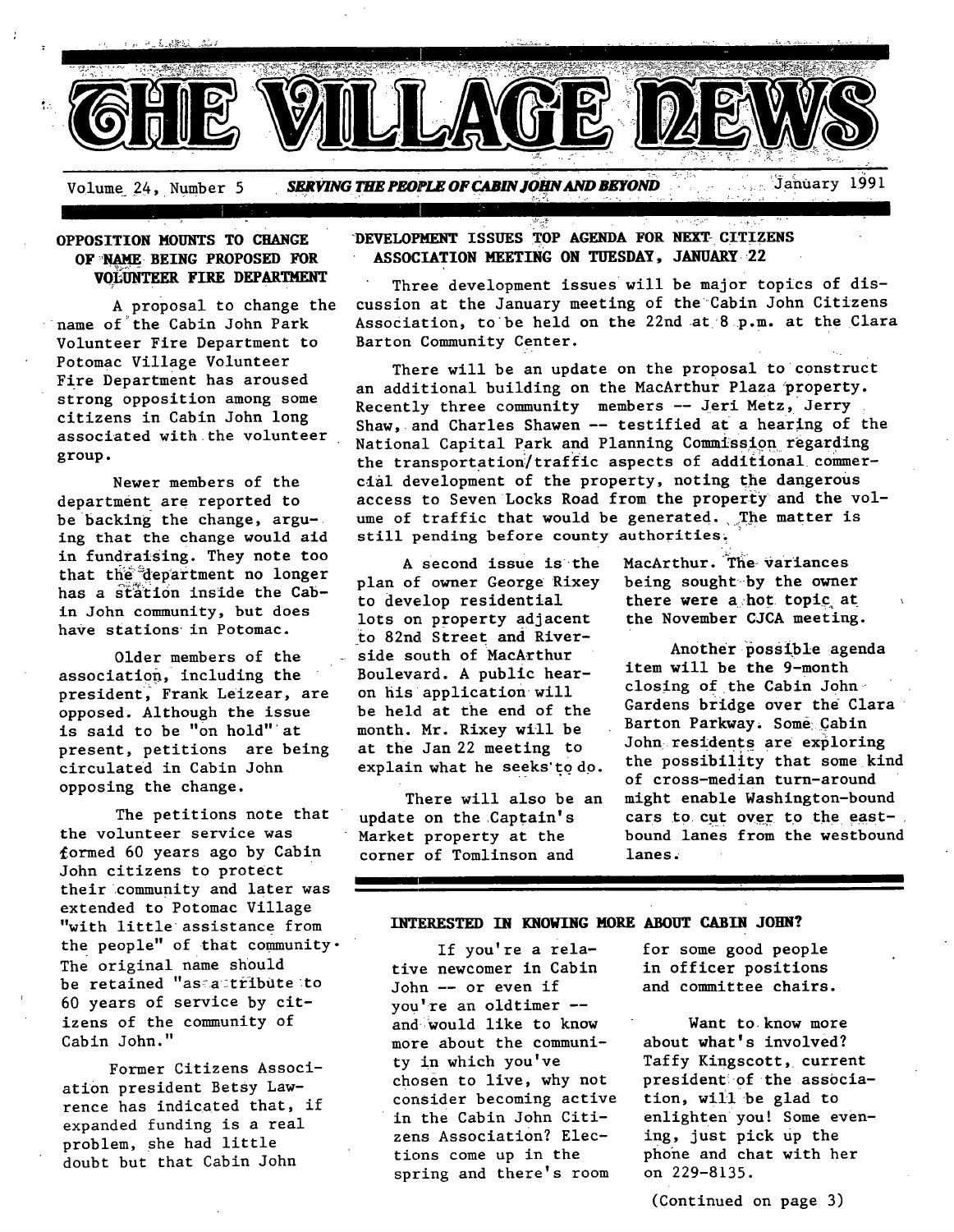### THE VILLAGE NEWS



#### CABIN JOHN UNITED METHODIST CHURCH

9:45 Sunday School: Children through Adults

11:00 Worship (child care provided) Fellowship time after worship service

Pastor J. David Roberts



### NEWS OF INTEREST FROM OUR NEIGHBORS

.....It is reported that the City of Rockville is planning to build a 12 acre "Cabin John Lake" to control storm water run-off. The lake would submerge wetlands in the stream valley of Cabin John Creek. What effect this would have on stream flow at the lower end of the creek, near this community, is not clear.

..... The Glen Echo Heights Citizens Association is one of the active members of a Citizens' Coalition for Sidewalks which is pressing the county to build more sidewalks. (The new Capital Improvement Budget submitted by County Executive Neal Potter proposed \$1 million per year, a 67% increase over the past year, and enough to build six miles of sidewalk.) Secretary-Treasurer of the Coalition is Max Tryon, 6008 Namakagan Road, Bethesda 20816, 229-2779.

.....The National Park Service is seeking competitive proposals from individuals or groups to fill three Chautauqua Artists positions at Glen Echo Park. In return for rent-free studio space, the artists' studios are to be open to the public 30 hours a week from April 1 to November 15 and the artists are expected to present seasonal classes and demonstrations. Applications, which must be postmarked no later than February 1, will be considered in the fine arts, performing arts and the humanities. Call 301-492-6229 for further information.

.....Free and confidential preparation of income tax returns is being offered by the Montgomery County Senior Tax Aide Program for senior citizens. Home visits can be arranged for people unable to get to the various locations around the county where the service will be offered beginning February 4. For details, call 468-4179.



Remodeling Therapy: (n) The process of successfully augmenting your living space by engaging the services of an experienced contractor. (see Lightworks Construction, Inc., a Design/Build Firm), 'The product is the process.''(301)652-0515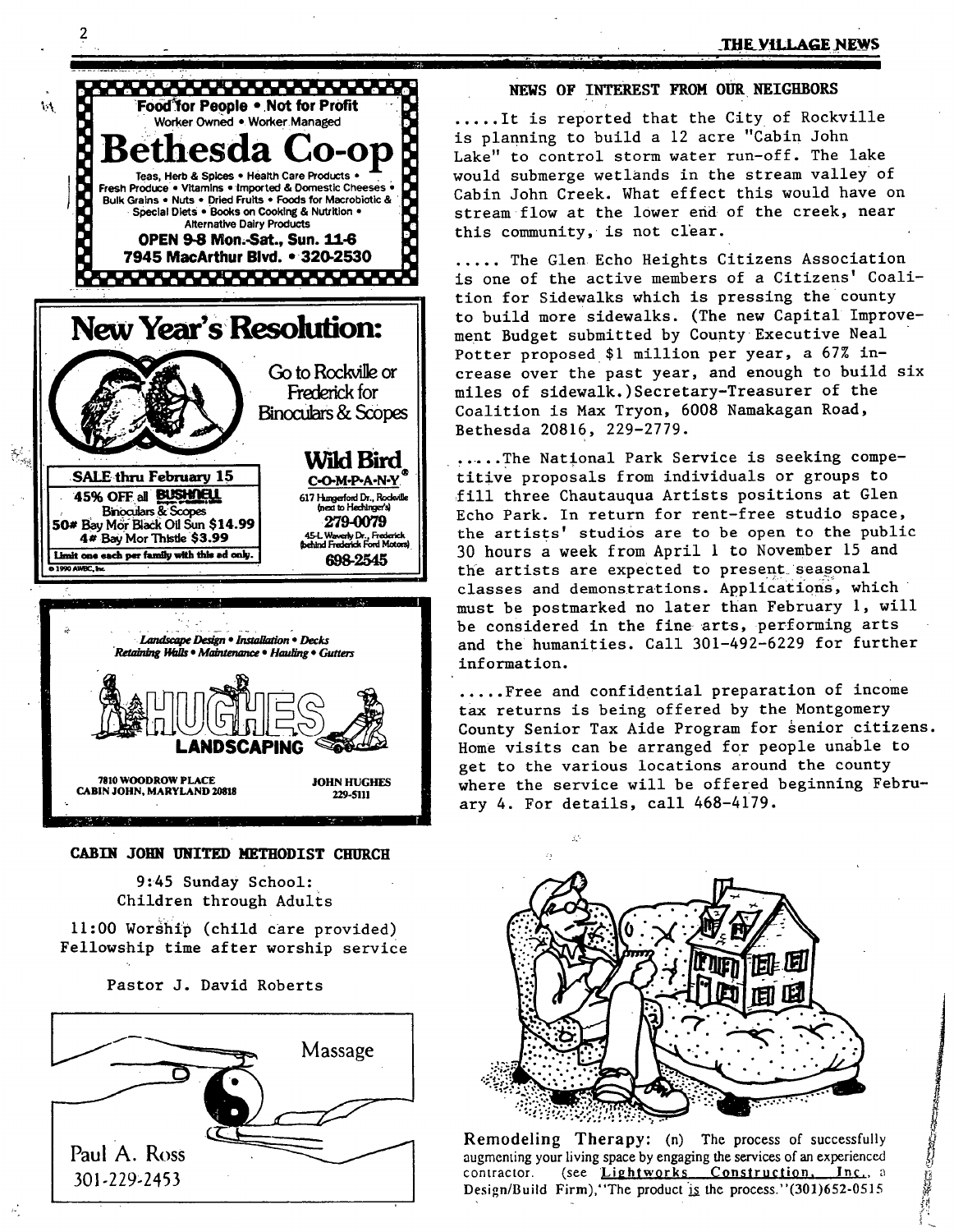#### CABIN JOHN VILLAGE NEWS

1989-1990 TREASURER'S REPORT

### **INCOME**

| Advertising                             |            |
|-----------------------------------------|------------|
| Classified                              | 124.25     |
| Display ads                             | 1,435.00   |
| Donations                               | $990.75*$  |
| C.J. Citizens Association Contributions | 1,000.00   |
| Subscriptions                           | 130.00     |
| Checking Account Interest               | 96.01      |
| TOTAL INCOME                            | \$3,776.01 |

TOTAL INCOME

#### **EXPENDITURES**

| P.O. Box Rental<br>Labels<br>Printing of Village News<br>Mailing of Village News<br>Bulk Mail Permit (1990) | 28.00<br>122.64<br>2,084.16<br>1,056.00<br>60.00 |
|-------------------------------------------------------------------------------------------------------------|--------------------------------------------------|
| TOTAL EXPENDITURES                                                                                          | \$3,350.80                                       |
| Net Income for September 1, 1989<br>through August 31, 1990                                                 | 425.21                                           |
| Balance forwarded from August 31, 1989                                                                      | <u>\$2,235.27</u>                                |
| Balance on Hand August 31, 1990                                                                             | \$2,660.48                                       |

\*Donations collected during Directory canvassing

Submitted by: lt (L'morvso

Clare Amoruso **Business Manager** 

Diane Leatherman EXPERIENCED Help for Your Cause

301-220-7412 6511 78th Street . Cabin John, Maryland 20818



D. G. Liphart Builders, Inc. 5513 Norbeck Road Rockville, MD 20853 871-9112



# VOLUNTEER FIRE DEPT....

(Continued from page 1) citizens would rise to the occasion and help raise the necessary money.

Those interested in signing or circulating the petition should contact Mary Morgal at 229-4043 or Jane Hunter at 229-3930.



Let's Talk!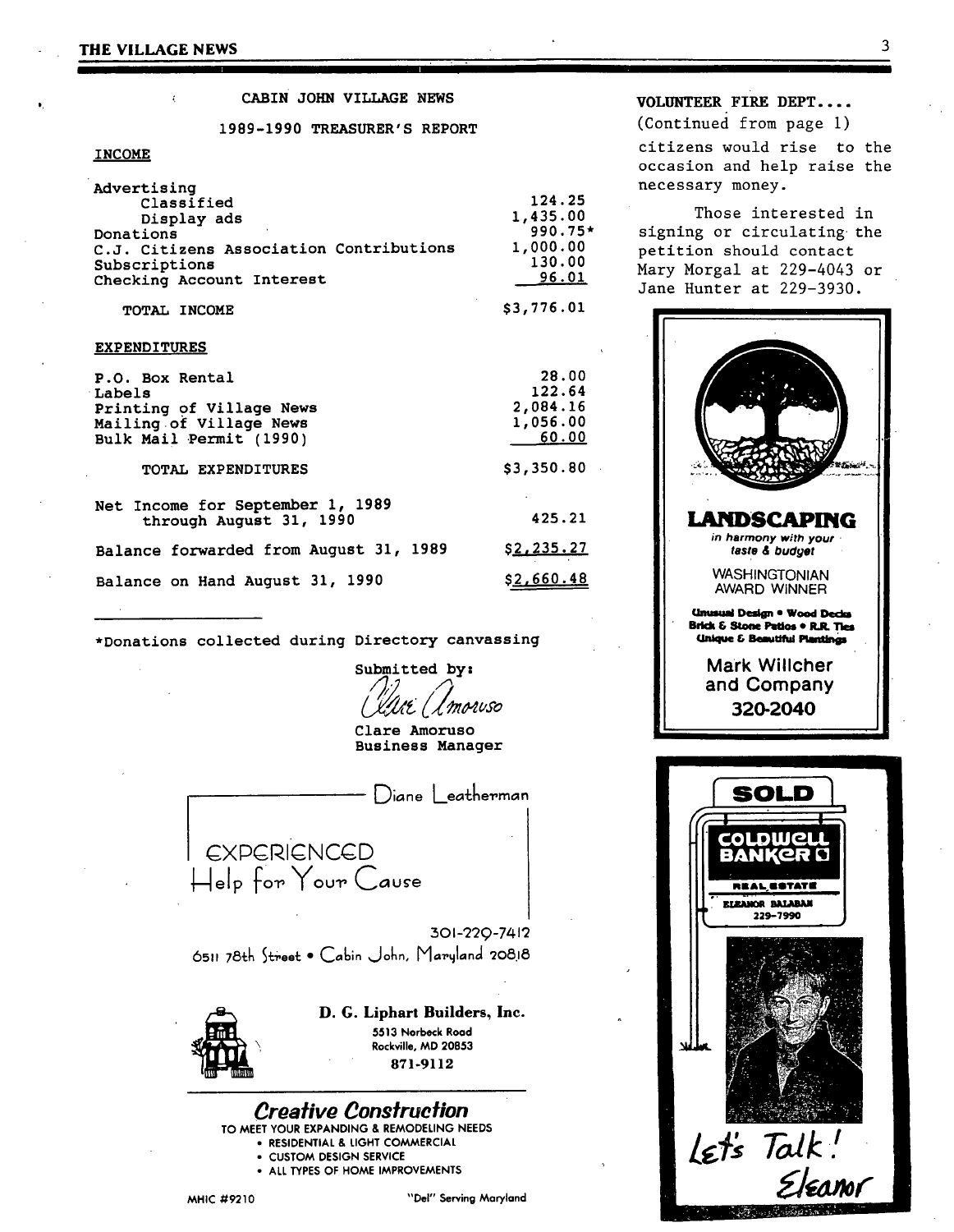~TWENTY-FOUR YEARS OF GLEN ECHO AND ME '<sup>'</sup>By Diane Leatherman

In the early '80s a Post article began "Glen Echo is dying," leaving out how it is, over the years, constantly being reborn.... after a malaria scare, bankruptcy, a §low start and the eventual demise of early electric parks, the building (almost) of five high-rise apartments on the site, designation as "not appropriate for a national park," and (now that it is a national park) today's federal budget deficit. This year Glen Echo Park is i00 years old!

I took part in one of those rebirths. In the fall of 1984, when I had been on the National Park Service staff at Glen Echo for almost ten years, I was listening to a talk on what the private sector could accomplish. I decided to leave the Park Service and go to work for a private sector foundation devoted to raising money for Glen Echo Park.

When I moved to Cabin John in 1967 and attended my first Citizen Association meetings, I listened to talk about future plans for Glen Echo Amusement Park, one mile down MacArthur Boulevard and about to be closed. In 1891 it had been built as a National Chautauqua Assembly; citizens in the 1960's wanted a return to a cultural center. The idea intrigued me.

In the final years of the amusement park the facilities were allowed to deteriorate. In 1970 the National Park Service was handed some acreage with seasonal buildings but was not given the deed until 1976. In the interim, after the May 1989 parking lot cave-in, it with a great deal of citizen involvement, cultural programs had begun at the park. When the NPS finally owned Glen Echo Park they slated it for massive construction expenditures. However, the budget deficit of the late 1980's decimated the NPS construction budget and most of the needed work was never done. In those years (and since) visitors couldn't help but notice Glen Echo Park's condition.(For some it added to the charm.)

In 1976 1 knew the park well when I was hired to direct the Glen Echo Gallery as I did for the following decade. I wearied of explaining to the public why the park had not had more restoration; this is what brought me to the decision to raise money.

In 1986 the NPS helped me with my plans by announcing they were contemplating "historic leasing" for Glen Echo Park. Massive funds were needed for the buildings. The announcement caused alarm and concern in the community. What would it mean?

A meeting to "Save Glen Echo Park" held in May 1986 attracted so many people that some had to be turned away. Two television stations attended. Two Committees were formed; one to delay leasing, the other to offer an alternative.

The alternative offered was a non-profit whose mission was the preservation of the park. After a year to legalize and win NPS recognition, there it was finally--the private sector foundation that I wanted to work for.

In the fall of 1987 1 became the first paid staff. The newly elected volunteer chairperson set about building the governmental support she . knew the Foundation needed. I had developed ideas for increasing membership and visibility. In my years as a Ranger I met many people who wanted in some way to help Glen Echo Park.

The Foundation was outrageously lucky, cutting its teeth on small grants and growing in membership. Montgomery County awarded a large grant toward a fire suppression system for the valuable old Dentzel Carousel, matched immediately by the Mercedes Benz Dealers of Greater Washington.

And, on its first try, the Foundation was awarded a \$300,000 bond by the Maryland Legislature. If matched by private monies, this goes toward restoration of the Spanish Ballroom (used by i00,000+ dancers and visitors yearly).

But there were obstacles to progress. The National Park Service eschewed opportunities to point out the existence of the group raising money for the park. When it made the front pages of both the Washington Post and New York Times would have seemed a perfect time to point out the need for funds and the existence of a group to raise them.

In 1989 and 1990, the Maryland Humanities Council awarded funds for both a pictorial history of the park and an exhibit in honor of its centennial. The Montgomery County Commission on the Humanities awarded partial funds to produce a coloring book to tell the story of how farsighted citizens raised \$80,000 in one month to purchase the historic carousel at the park, and the National Trust for Historic Preservation awarded partial funding for an album to attract sponsors to establish an endowment for the carousel.

At the end of 1990 the foundation board abolished the in-house staff to go with the services of a fundraising firm. I am again a private citizen able to enjoy the pleasures of Glen Echo Park without having to worry about how to fund its restoration. It is both a heartache and a relief.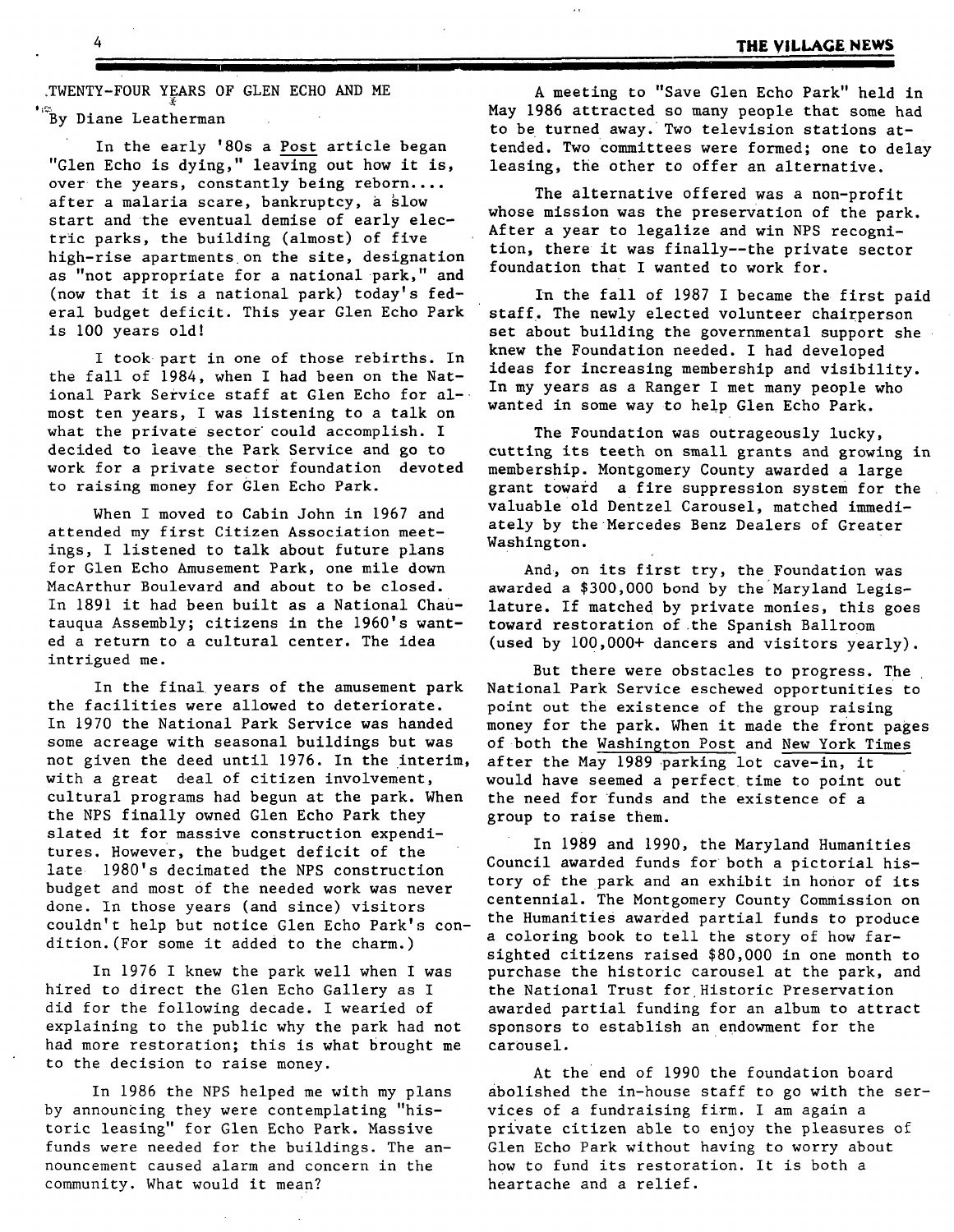#### **THE VILLAGE NEWS**

WHAT'S NEW IN CABIN JOHN...

ا ان استخدام الشاعر التي يوس السابستي التي استخدام المناسبي من

§ Two free bicycle racing clinics under the sponsorship of the National Capital Velodrome Club will be held at the Clara Barton Community Center in the coming weeks. Scheduled from i to 4 p.m., the first will be on Sunday, January 27, and the second on Sunday, February 24. Details are available from the Center at 229-0010.

§ It will be spring before water is restored to the sections of the C&O Canal that lie below Cabin John, according to reports from the National Park Service. Extensive repairs are needed on account of breaks in the canal bed.

§ Thanks go to the organizers of the popular Cabin John family holiday party, held on December 16 at the Parish Hall of the United Methodist Church at 76th and MacArthur. With Taffy Kingscott as coordinator, the cast of characters included Diane Leatherman as pianist; Barbara Martin as song leader; Frank McKinney as Santa Claus; and Maureen Willoughgy and Dave Murphy as story tellers. Cathy Nelson and Brian Couzens put up the tree, and the boys and girls of the Cabin John/Brookmont 3-and-4-year-old school performed several songs.

§ Retail space is available at the MacArthur Plaza Shopping Center. One new tenant expected very soon is the Proteus Bike and Fitness store.

§ The Cabin John Wild Bird Center offers a program of school visits by Jo Ann Brennan who gives a 40-50 minute presentation on birds and bird feeding. She sometimes appears before other groups as well. The number to call for information is 229-3141.

(Continued on page 6)

**WHY LIVE WITH PAIN?** 

m II I

### **ARE YOU EXPERIENCING:**

- **PAIN IN YOUR HEAD, NECK, SHOULDER, OR ARMS?**
- **PAIN IN YOUR BACK, HIPS, BUTTOCKS, OR LEGS?**
- **HEADACHES, DIZZINESS, NUMBNESS, OR TINGLING?**
- **MUSCLE BURNING, ACHING, OR TIGHTNESS?**

# **CHIROPRACTIC CAN HELP!**

**CLARK CHIROPRACTIC CENTER 418 E. DIAMOND AVENUE GAITHERSBURG, MD 20877 (16 MINUTES FROM CABIN JOHN) 926-1500 [~** 



**DR. STEVEN E. CLARK CABIN JOHN RESIDENT FOR 20 YEARS**  *"LET ME HELP YOU REACH YOUR FULL HEALTH POTENTIAL"* 



# **FREE CONSULTATION WITH THIS AD (\$30 VALUE) CHIROPRACTIC CARE IS COVERED UNDER MOST INSURANCE PLANS**



**PARDOE** 

鱼围

**BARBARA ABEILLE**  MCBR Multi-Million Member **Licensed** in MD & DC

**MOVING?** 

**You'll need an excellent, bilingual agent who knows the market, has experience, and who can respond quickly to your needs whether buying, selling or renting.** 

**Please give me a call.** 

# **BARBARA ABEILLE**

**(H) 301-320-5391**  (O) 202-362-5800

**5028** Wisconsin Avenue, **N.W.**  Washington, D.C. 20016